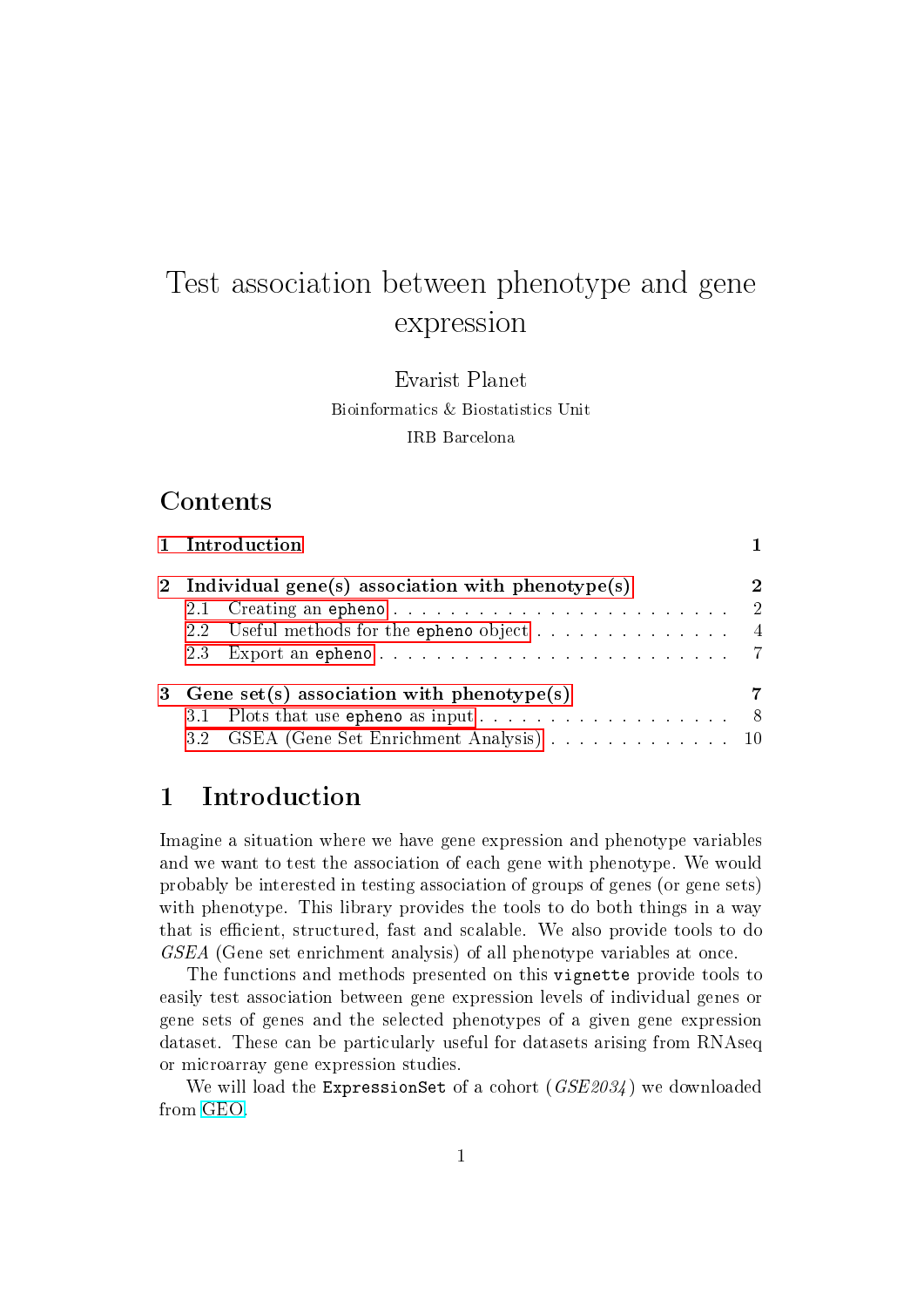```
> options(width=100)
> library(phenoTest)
> data(eset)
> eset
ExpressionSet (storageMode: lockedEnvironment)
assayData: 1000 features, 100 samples
  element names: exprs
protocolData: none
phenoData
  sampleNames: GSM36793 GSM36796 ... GSM36924 (100 total)
  varLabels: PID GEOaccession ... BrainRelapse (7 total)
  varMetadata: labelDescription
featureData: none
experimentData: use 'experimentData(object)'
Annotation: hgu133a
```
For illustration purposes we selected the first 1000 genes and the first 100 samples, created a continuous variable (named Tumor.size) and added a new category to the categorical variable lymph.node.status to illustrate the functionality of the package.

```
> Tumor.size <- rnorm(ncol(eset),50,2)
> pData(eset) <- cbind(pData(eset),Tumor.size)
> pData(eset)[1:20,'lymph.node.status'] <- 'positive'
```
# <span id="page-1-0"></span>2 Individual gene(s) association with phenotype(s)

#### <span id="page-1-1"></span>2.1 Creating an epheno

The epheno object will contain the univariate association between a list of phenotype variables and the gene expression from the given ExpressionSet. We will use the ExpressionPhenoTest function to create the epheno object. We will have to tell this function which phenotype variables we want to test and the type of these variables (if they are ordinal, continuous, categorical or survival variables). For this purpose we will create a variable called (for instance) vars2test. This variable has to be of class list with components continuous, categorical, ordinal and survival indicating which phenotype variables should be tested. continuous, categorical and ordinal must be character vectors, survival a matrix with columns named time and event. The names must match names in names(pData(eset)) (being eset the ExpressionSet of the cohort we are interested in).

> head(pData(eset))

|          |              |          | PID GEOaccession lymph.node.status Months2Relapse Relapse ER.Status BrainRelapse |     |  |          |
|----------|--------------|----------|----------------------------------------------------------------------------------|-----|--|----------|
| GSM36793 | $\mathbf{R}$ | GSM36793 | positive                                                                         | 101 |  |          |
| GSM36796 | - 5          | GSM36796 | positive                                                                         | 118 |  | $\Omega$ |
| GSM36797 | б.           | GSM36797 | positive                                                                         |     |  | $\Omega$ |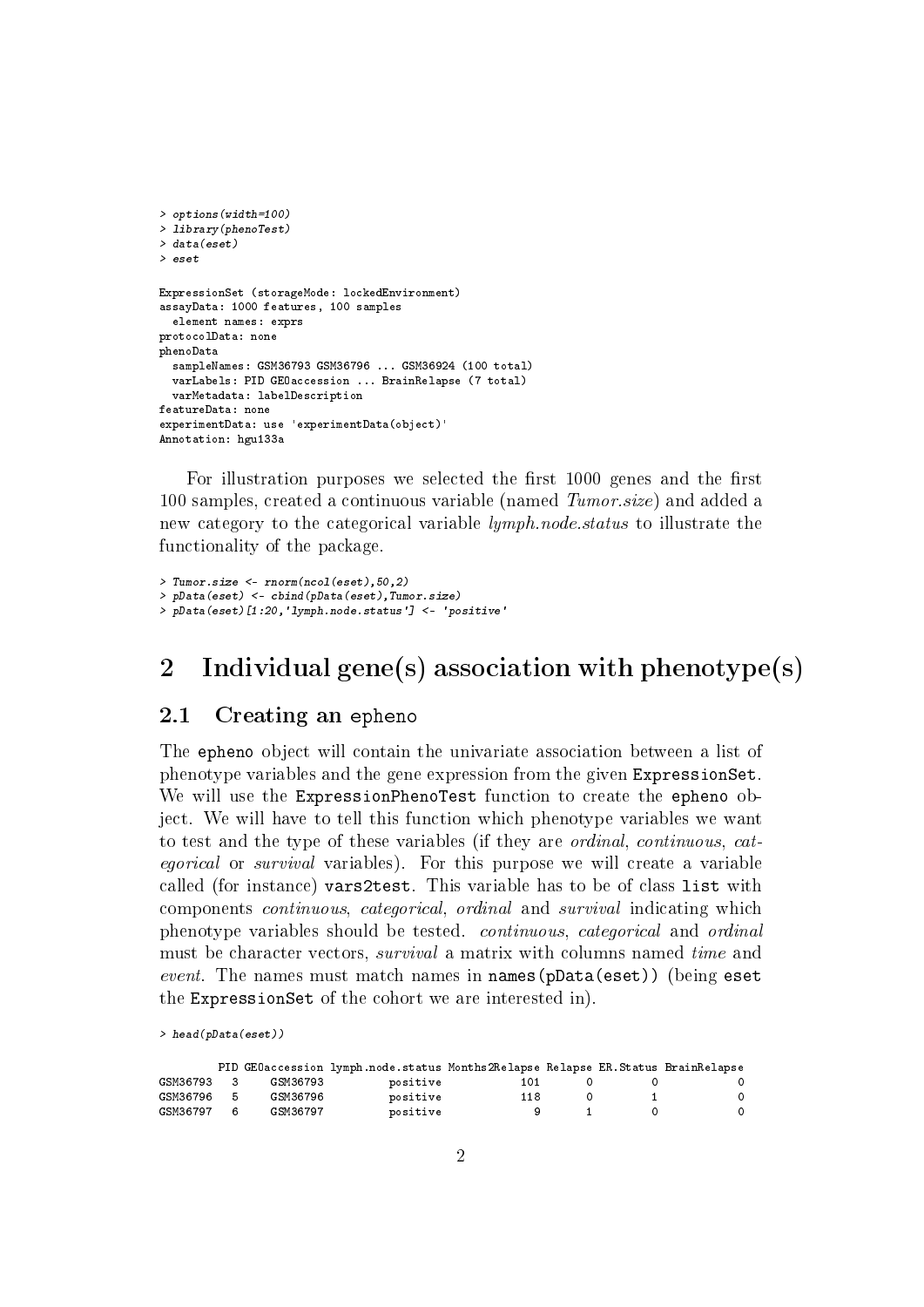```
GSM36798 7 GSM36798 positive 106 0 0 0
              GSM36800 positive 37 1 0 0<br>GSM36800 positive 37 1 0 0<br>GSM36801 positive 125 0 1 0
GSM36801 9 GSM36801 positive 125 0 1 0
      Tumor.size
GSM36793 51.89753
GSM36796 48.48042
GSM36797 48.09885
GSM36798 48.70665
GSM36800 49.58403
GSM36801 54.44011
> survival <- matrix(c("Relapse","Months2Relapse"),ncol=2,byrow=TRUE)
> colnames(survival) <- c('event','time')
> vars2test <- list(survival=survival,categorical='lymph.node.status',continuous='Tumor.size')
> vars2test
$survival
   event time
[1,] "Relapse" "Months2Relapse"
$categorical
[1] "lymph.node.status"
$continuous
[1] "Tumor.size"
   Now we have everything we need to create the epheno object:
```
> epheno <- ExpressionPhenoTest(eset,vars2test,p.adjust.method='none')

Performing analysis for continuous variable Tumor.size Performing analysis for categorical variable lymph.node.status Performing analysis for survival variable Relapse

> epheno

```
Object of class 'epheno'
featureNames: 1007_s_at, 1053_at, 117_at ... (1000) feature(s)
phenoNames: Tumor.size, lymph.node.status, Relapse. (3) phenotype(s)
P-value adjustment method: none
Annotation: hgu133a
Approach: frequentist
```
Type "showMethods(classes='epheno')" for a list of ALL methods

P values can also be adjusted afterwards:

```
> p.adjust.method(epheno)
```
[1] "none" > epheno <- pAdjust(epheno,method='BH') > p.adjust.method(epheno)

[1] "BH"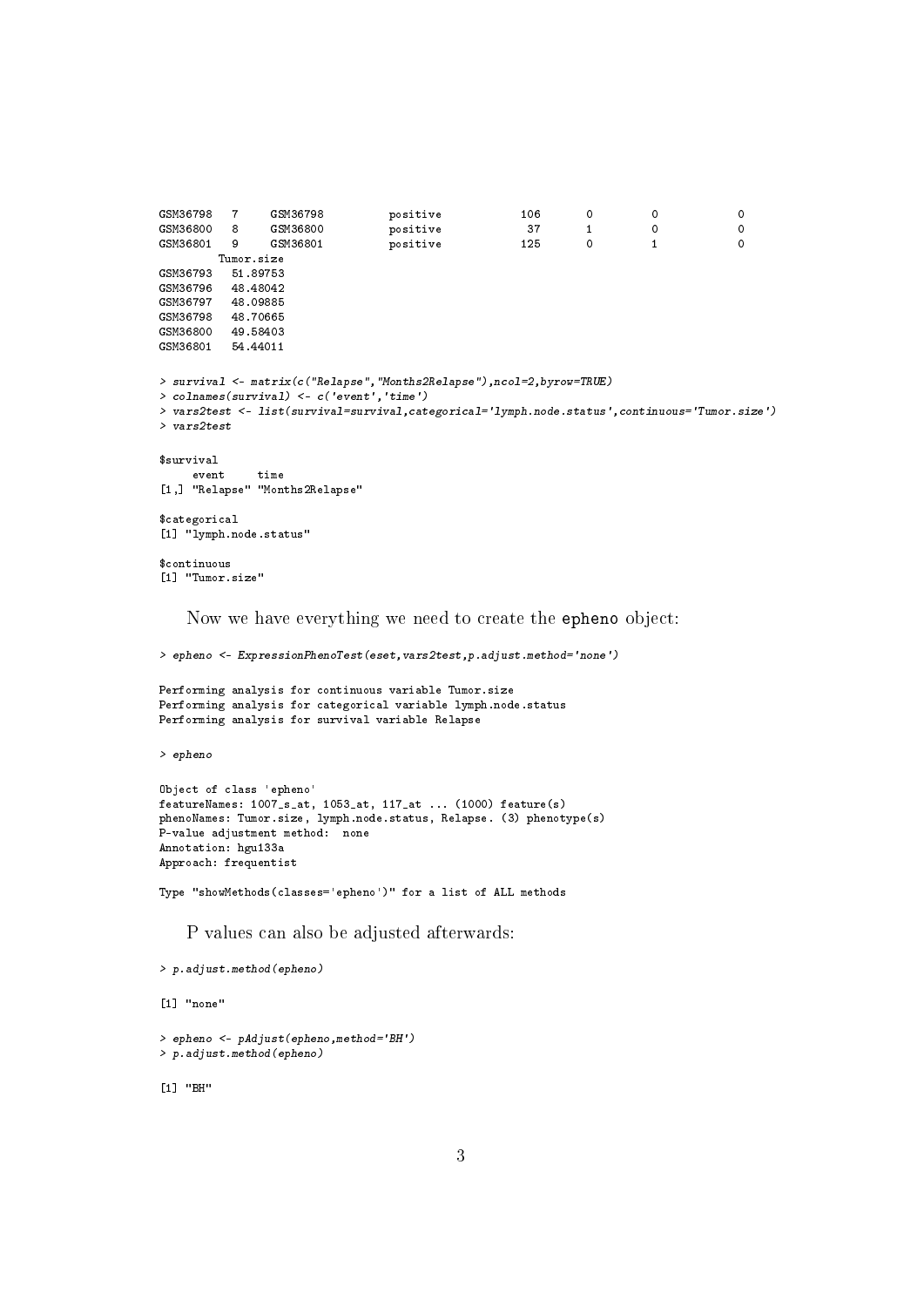The epheno object extends the ExpressionSet object and therefore methods that are available for ExpressionSets are also available for ephenos.

The effect of both *continuous, categorical* and *ordinal* phenotype variables on gene expression levels are tested via lmFit from package limma [\(Smyth](#page-13-0) [\[2005\]](#page-13-0)). For *ordinal* variables a single coefficient is used to test its effect on gene expression (trend test), which is then used to obtain a P-value. Gene expression effects on *survival* are tested via Cox proportional hazards model [\(Cox](#page-13-1) [\[1972\]](#page-13-1)), as implemented in function coxph from package survival.

If we want we can compute posterior probabilities instead of pvalues we can set the argument approach='bayesian'. The default value is 'frequentist'.

ExpressionPhenoTest implements parallel computing via the function mclapply from the package multicore. Currently multicore only operates on Unix systems. If you are a windows user you should set mc.cores=1 (the default).

#### <span id="page-3-0"></span>2.2 Useful methods for the epheno object

Some of the methods for the epheno objects are shown here.

The object can be subseted by phenotype names:

```
> phenoNames(epheno)
[1] "Tumor.size" "lymph.node.status" "Relapse"
> epheno[,'Tumor.size']
Object of class 'epheno'
featureNames: 1007_s_at, 1053_at, 117_at ... (1000) feature(s)
phenoNames: Tumor.size. (1) phenotype(s)
P-value adjustment method: BH
Annotation: hgu133a
Approach: frequentist
Type "showMethods(classes='epheno')" for a list of ALL methods
> epheno[,2]
Object of class 'epheno'
featureNames: 1007_s_at, 1053_at, 117_at ... (1000) feature(s)
phenoNames: Tumor.size. (1) phenotype(s)
P-value adjustment method: BH
Annotation: hgu133a
Approach: frequentist
Type "showMethods(classes='epheno')" for a list of ALL methods
```
or by class (class can be ordinal, continuous, categorical or survival):

> phenoClass(epheno)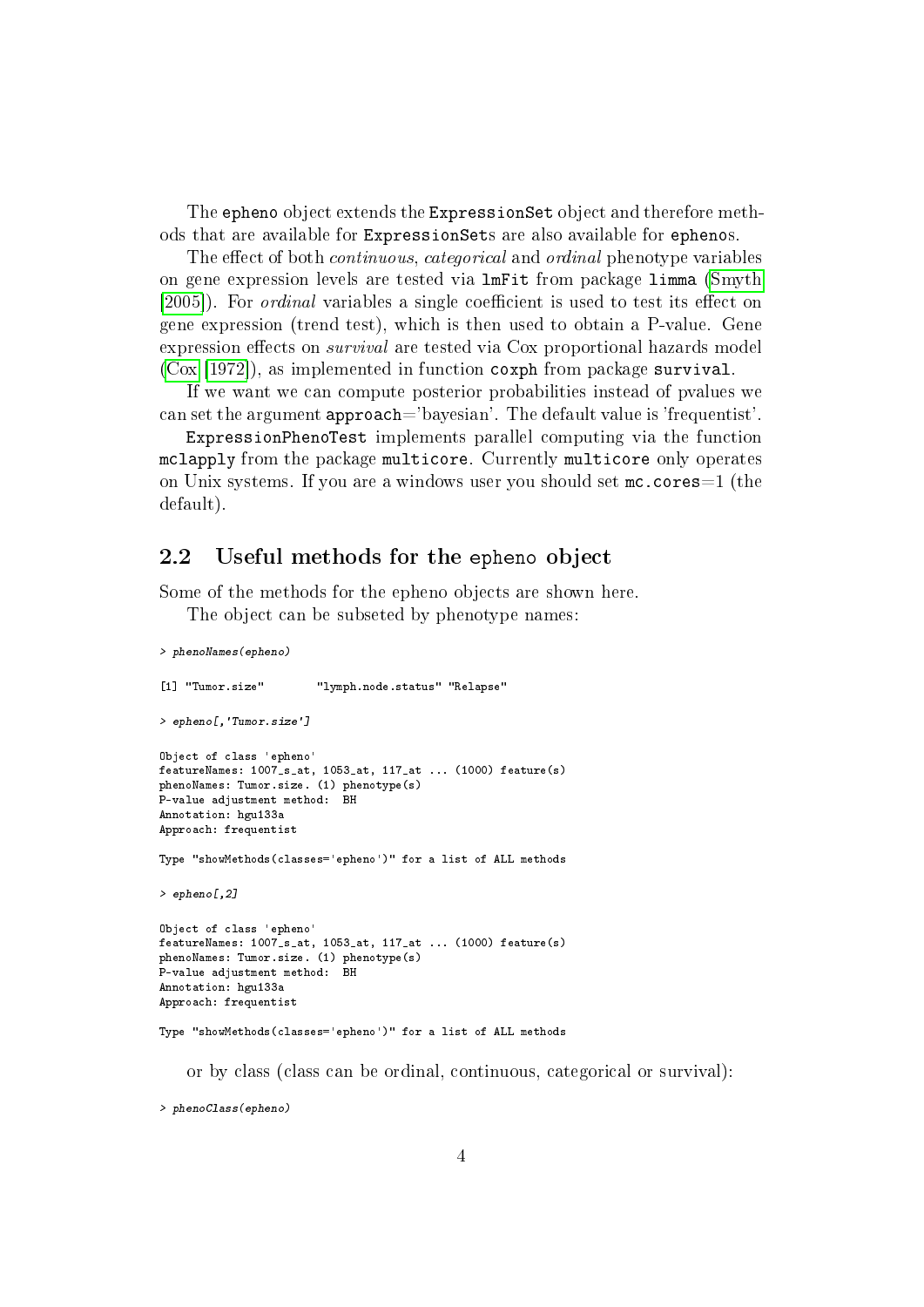```
Tumor.size lymph.node.status and Relapse<br>continuous" categorical" "survival"
     "continuous" <sup>"</sup> "categorical"
> epheno[,phenoClass(epheno)=='survival']
Object of class 'epheno'
featureNames: 1007_s_at, 1053_at, 117_at ... (1000) feature(s)
phenoNames: Relapse. (1) phenotype(s)
P-value adjustment method: BH
Annotation: hgu133a
Approach: frequentist
```
Type "showMethods(classes='epheno')" for a list of ALL methods

epheno objects contain information summarizing the association between genes and phenotypes. getMeans can be used to obtain the average expression for each group in categorical and ordinal variables, as well as for categorized version of the continuous variables.

```
> head(getMeans(epheno))
```

|                          |           | Tumor.size. [44.7,48.8) Tumor.size. [48.8,51.1) Tumor.size. [51.1,56.2] |           |
|--------------------------|-----------|-------------------------------------------------------------------------|-----------|
| $1007$ _s_at             | 11.927469 | 11.738452                                                               | 11 722560 |
| 1053 at                  | 7.774354  | 7.663643                                                                | 7.782562  |
| $117$ _at                | 7.932665  | 7.678302                                                                | 8.084504  |
| $121$ _at                | 10.299691 | 10 138282                                                               | 10.260256 |
| $1255-g_{at}$            | 5.956642  | 5.640749                                                                | 6.101780  |
| 1294 at                  | 9.450500  | 9.448429                                                                | 9.437355  |
|                          |           | lymph.node.status.negative lymph.node.status.positive                   |           |
| $1007$ _s_at             | 11.779693 |                                                                         | 11.868594 |
| $1053$ _at               | 7.700153  |                                                                         | 7.902028  |
| $117$ at                 | 7.882203  |                                                                         | 7.965347  |
| $121$ _at                | 10.217469 |                                                                         | 10.297187 |
| $1255-g$ <sub>2</sub> at | 5 856978  |                                                                         | 6.073553  |
| 1294 at                  | 9.444534  |                                                                         | 9.449257  |

Here we see that tumor size has been categorized into 3 groups. The number of categories can be changed with the argument continuousCategories in the call to ExpressionPhenoTest.

epheno objects also contain fold changes and hazard ratios (for survival variables). These can be accessed with getSummaryDif, getFc and getHr.

```
> head(getSummaryDif(epheno))
```
1255\_g\_at 1.093210 1294\_at 1.006512

|               |                          |             | Tumor.size.fc.[48.8,51.1) Tumor.size.fc.[51.1,56.2] lymph.node.status.positive.fc |
|---------------|--------------------------|-------------|-----------------------------------------------------------------------------------|
| $1007$ _s_at  | $-1.139987$              | $-1.152614$ | 1.063559                                                                          |
| 1053 at       | $-1.079760$              | 1.005706    | 1.150192                                                                          |
| $117$ _at     | $-1.192809$              | 1.110985    | 1.059324                                                                          |
| $121$ _at     | $-1.118379$              | $-1.027711$ | 1.056812                                                                          |
| $1255$ $g$ at | $-1.244782$              | 1.105836    | 1.161972                                                                          |
| 1294_at       | $-1.001436$              | $-1.009153$ | 1.003280                                                                          |
|               | Relapse.HR               |             |                                                                                   |
|               | $1007$ _s_at $-1.299526$ |             |                                                                                   |
| 1053 at       | $-1.138198$              |             |                                                                                   |
| 117 at        | 1.175962                 |             |                                                                                   |
| 121 at        | 1.100616                 |             |                                                                                   |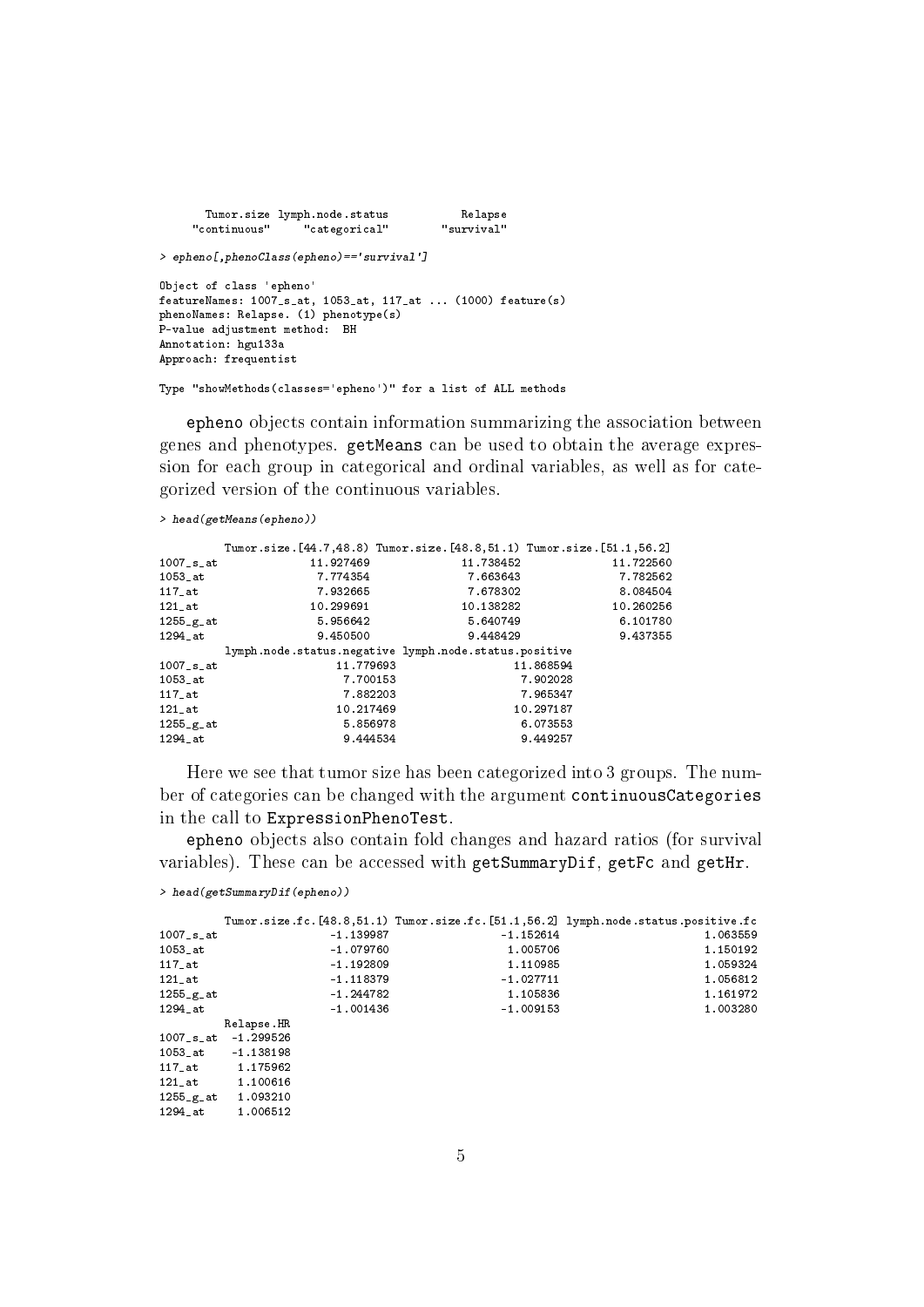> head(getFc(epheno))

|               |             |             | Tumor.size.fc.[48.8,51.1) Tumor.size.fc.[51.1,56.2] lymph.node.status.positive.fc |
|---------------|-------------|-------------|-----------------------------------------------------------------------------------|
| $1007$ _s_at  | $-1.139987$ | $-1.152614$ | 1.063559                                                                          |
| $1053$ at     | $-1.079760$ | 1.005706    | 1.150192                                                                          |
| $117$ _at     | $-1.192809$ | 1.110985    | 1 059324                                                                          |
| 121 at        | $-1.118379$ | $-1.027711$ | 1.056812                                                                          |
| $1255$ $g$ at | $-1.244782$ | 1.105836    | 1.161972                                                                          |
| 1294 at       | $-1.001436$ | $-1.009153$ | 1.003280                                                                          |

> head(getHr(epheno))

|              | Relapse HR  |
|--------------|-------------|
| $1007$ _s_at | $-1.299526$ |
| 1053 at      | $-1.138198$ |
| 117 at       | 1.175962    |
| 121 at       | 1.100616    |
| 1255_g_at    | 1.093210    |
| 1294 at      | 1.006512    |

ExpressionPhenoTest also computes P-values. eBayes from limma package is used for continuous, categorical and ordinal phenotypes. A Cox proportional hazards likelihood-ratio test is used for survival phenotypes. P-values can be accessed with getSignif. Notice that a single P-value is reported for each phenotype variable. For categorical variables these corresponds to the overall null hypothesis that there are no differences between groups.

> head(getSignif(epheno))

|               |           | Tumor.size lymph.node.status.positive.pval Relapse |  |
|---------------|-----------|----------------------------------------------------|--|
| 1007_s_at     | 0.6813964 | 0.9022639 0.9801106                                |  |
| 1053 at       | 0.8725072 | 0.7988976 0.9801106                                |  |
| 117 at        | 0.9031391 | 0.9225719 0.9801106                                |  |
| 121 at        | 0.9031391 | 0.8689036 0.9803989                                |  |
| $1255$ $g$ at | 0.9308448 | 0.8254344 0.9803989                                |  |
| 1294 at       | 0.9889040 | 0.9965107 0.9907749                                |  |

We can also ask for the variables we sent to the ExpressionPhenoTest function:

```
> getVars2test(epheno)
$continuous
[1] "Tumor.size"
$categorical
[1] "lymph.node.status"
$survival
    event time
[1,] "Relapse" "Months2Relapse"
```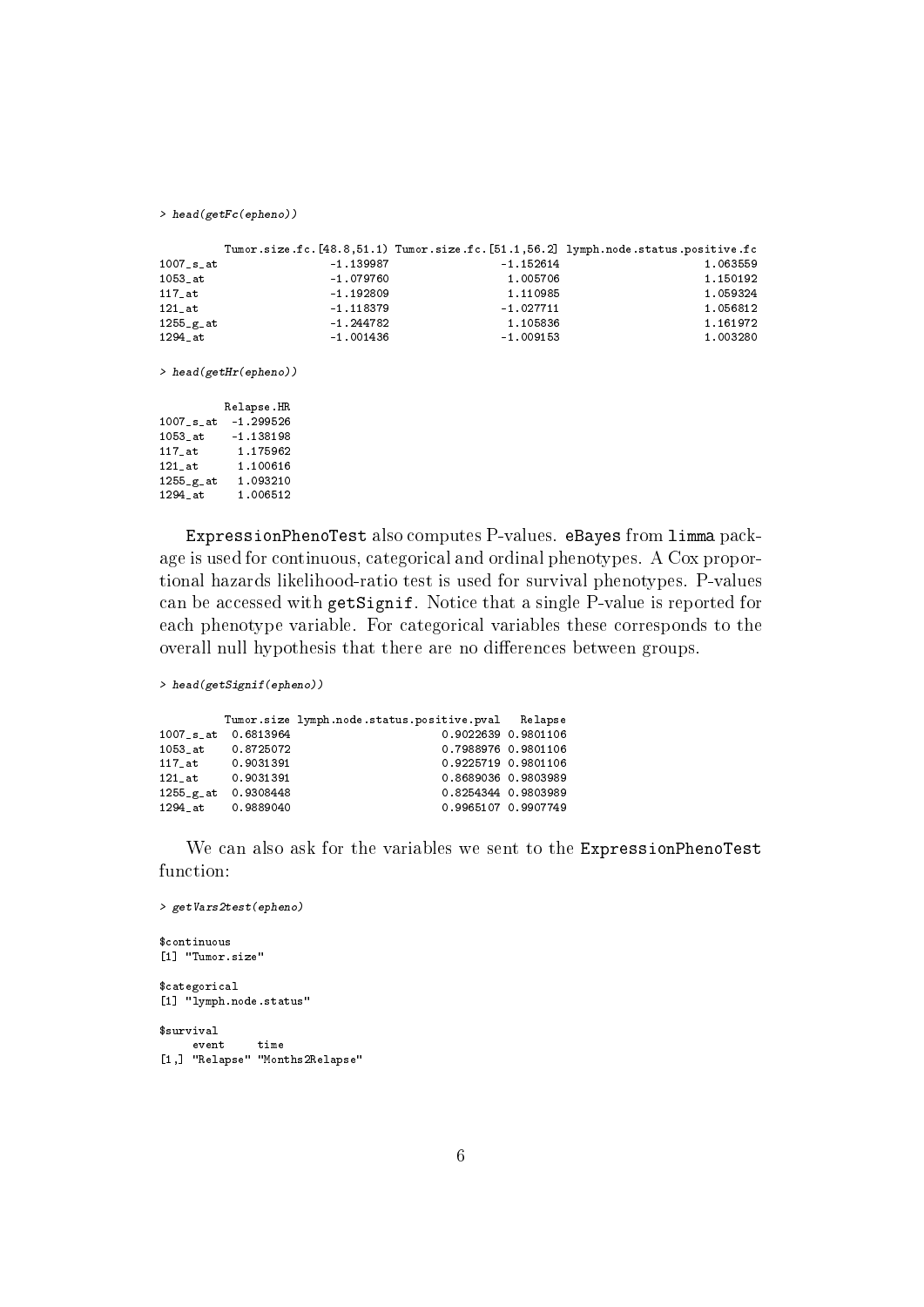#### <span id="page-6-0"></span>2.3 Export an epheno

Functions export2csv and epheno2html can be used to export to a comma separated value (csv) or an html file. The html file will have useful links to online databases that will provide information about each known gene. For more information about how to use these functions and examples read their help manuals.

### <span id="page-6-1"></span>3 Gene set(s) association with phenotype(s)

Gene sets can be stored in a list object. Each element of the list will contain one gene set. The names of the list will be the names of the gene sets. Here we select genes at random to build our gene sets:

```
> set.seed(777)
> sign1 <- sample(featureNames(eset))[1:20]
> sign2 <- sample(featureNames(eset))[1:50]
> mySignature <- list(sign1,sign2)
> names(mySignature) <- c('My first signature','Another signature')
> mySignature
$`My first signature`
 [1] "200003_s_at" "200985_s_at" "200069_at" "201172_x_at" "200982_s_at" "201174_s_at"
 [7] "200062_s_at" "1487_at" "201250_s_at" "201444_s_at" "201393_s_at" "200737_at"
[13] "200616_s_at" "200047_s_at" "200924_s_at" "201138_s_at" "201263_at" "201006_at"
[19] "201037_at" "201463_s_at"
$`Another signature`
 [1] "200745_s_at" "200970_s_at" "200066_at" "201417_at" "200733_s_at" "200844_s_at"<br>[7] "201224_s_at" "201100_s_at" "201402_at" "201005_at" "201445_at" "201348_at"
 [7] "201224_s_at" "201100_s_at" "201402_at" "201005_at" "201445_at" "201348_at"
[13] "200617_at" "200030_s_at" "200661_at"
[19] "201040_at" "200984_s_at" "200829_x_at" "200653_s_at" "201123_s_at" "200089_s_at"
-<br>[25] "201102_s_at" "201165_s_at" "200752_s_at" "200834_s_at" "200036_s_at" "201414_s_at"<br>[31] "201332_s_at" "201313_at"   "200082_s_at" "201006_at"   "201109_s_at" "201076_at"
\begin{array}{lllll} \texttt{[31]} \quad \texttt{``201332_s_at''} \quad \texttt{``201313_at''} & \quad \texttt{``200082_s-at''} \quad \texttt{``201006_at''} & \quad \texttt{``201109_s-at''} \quad \texttt{``201076_at''} \\ \texttt{[37]} \quad \texttt{``20022_at''} & \quad \texttt{``200762_at''} & \quad \texttt{``201396_s-at''} \quad \texttt{``200995_at''} & \quad \texttt{``200959_at''} & \quad \texttt{``20\begin{bmatrix} 37 \end{bmatrix} "200022_at" "200762_at" "201396_s_at" "200995_at" "200959_at" "200898_s_at"<br>[43] "200647_x_at" "201471_s_at" "201223_s_at" "1598_g_at" "201061_s_at" "201130_s_at"
-<br>[43] "200647_x_at" "201471_s_at" "201223_s_at" "1598_g_at"
[49] "201344_at" "200672_x_at"
```
Gene sets can also be stored in gene set collection objects. From here on all functions have methods for gene sets stored as lists, GeneSets or GeneSetCollections. You can use the one you feel more confortable with. We will work with GeneSetCollection:

```
> library(GSEABase)
> myGeneSetA <- GeneSet(geneIds=sign1, setName='My first signature')
> myGeneSetB <- GeneSet(geneIds=sign2, setName='Another signature')
> mySignature <- GeneSetCollection(myGeneSetA,myGeneSetB)
> mySignature
GeneSetCollection
  names: My first signature, Another signature (2 total)
  unique identifiers: 200003_s_at, 200985_s_at, ..., 200672_x_at (69 total)
  types in collection:
    geneIdType: NullIdentifier (1 total)
    collectionType: NullCollection (1 total)
```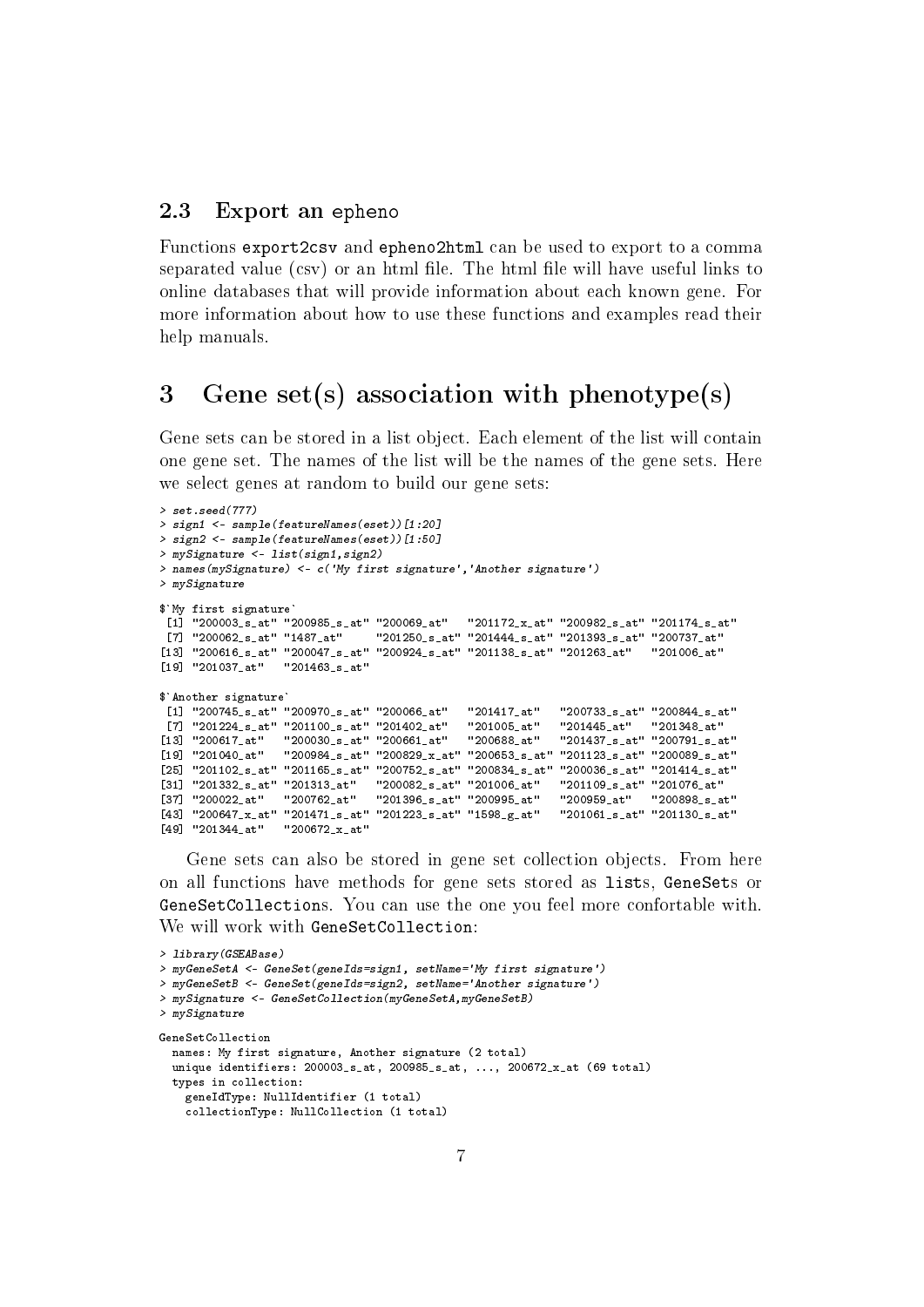

<span id="page-7-1"></span>Figure 1: barplotSignifSignatures: Number of diferentially expressed genes in each gene set that are statistically signicant. P-values test for differences in each signature between the number of up and down regulated genes.

#### <span id="page-7-0"></span>3.1 Plots that use epheno as input

barplotSignifSignatures will plot the percentage of up regulated and down regulated genes that are statistically signicant in each signature. In our random selection of genes we did not find any statistically significant genes. Therefore, and just to show the plot we set the alpha value 0.99. The plot can be seen in Figure [1.](#page-7-1)

> barplotSignifSignatures(epheno[,'lymph.node.status'],mySignature,alpha=0.99)

By default barplotSignifSignatures performs a binomial test (binom.test from package stats) for each signature to test if the proportions of up regu-lated and down regulated genes are different. For example, Figure [1](#page-7-1) indicates that in the first signature the proportion of up regulated genes is higher than the proportion of down regulated genes. The second signature shows no significant statistical differences.

Sometimes we want to compare the proportions of up and down regulated genes in our signature with the proportions of up and down regulated of all genes in the genome. In this case we may provide a reference signature via the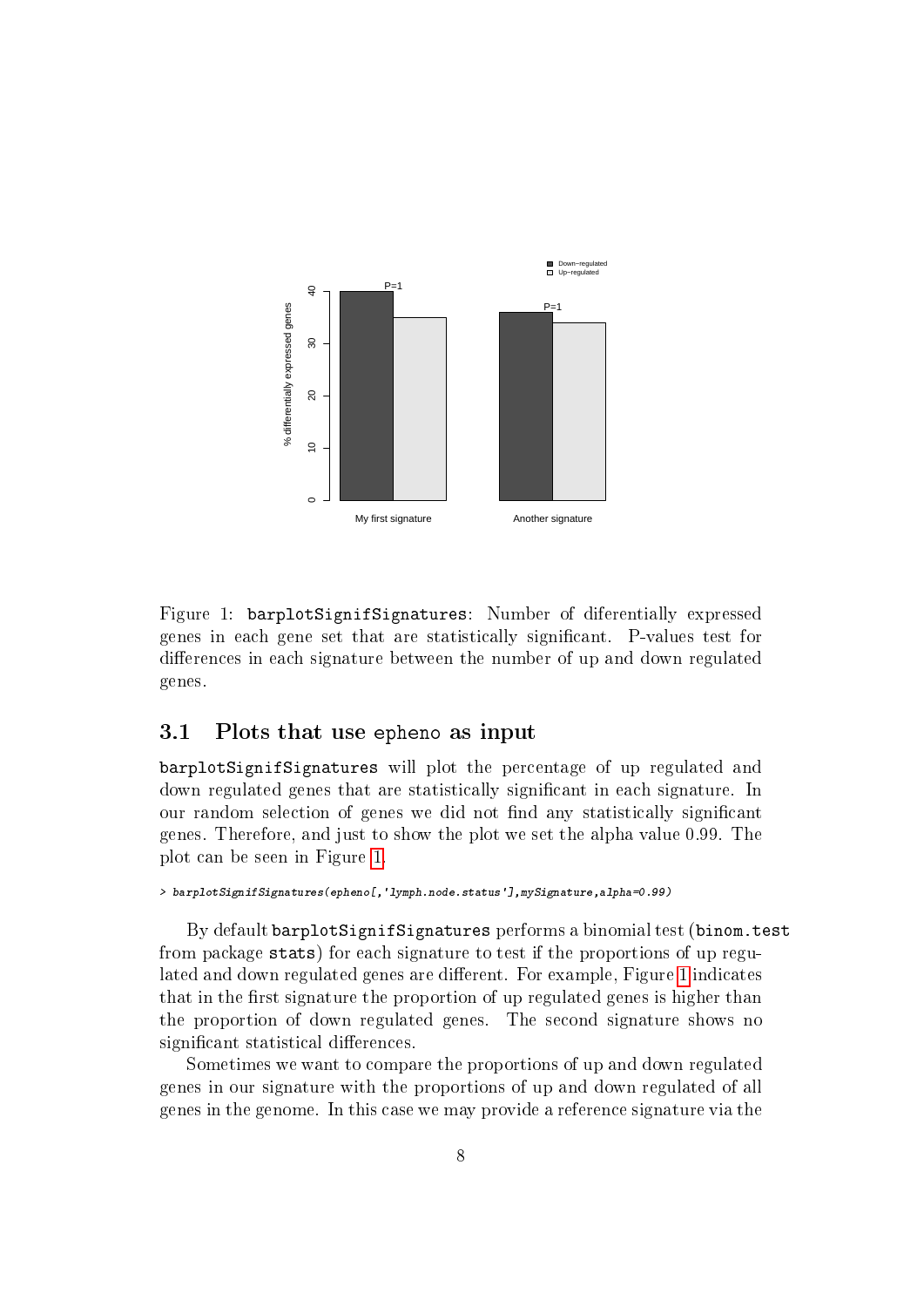

<span id="page-8-0"></span>Figure 2: barplotSignatures: Averge fold change or hazard ratio.

argument referenceSignature. When providing the referenceSignature argument a chi-square test comparing the proportion of up and down regulated genes in each signature with the proportion in the reference set will be computed.

When a reference gene set is provided and parameter testUpDown is TRUE (by default it is FALSE) the proportion of up regulated genes is compared with those of the reference gene set. The same is done for down regulated genes.

barplotSignatures plots the average log2 fold change or hazard ratio of each phenotype for each gene set. Figure [2](#page-8-0) shows an example of it.

```
> barplotSignatures(epheno[,'Tumor.size'],mySignature, ylim=c(0,1))
```
We can also cluster our samples in two clusters based on the expression levels of one gene set of genes and then test the effect of cluster on phenotypes. For ordinal and continuous variables a Kruskal-Wallis Rank Sum test is used, for categorical variables a chi-square test is used and for survival variables a Cox proportional hazards likelihood-ratio test is used. The heatmapPhenoTest function can be used to this end. Its results can be seen in Figure [3](#page-9-1) and [4.](#page-10-0)

```
> pvals <- heatmapPhenoTest(eset,mySignature[[1]],vars2test=vars2test[1],heat.kaplan='heat')
> pvals
```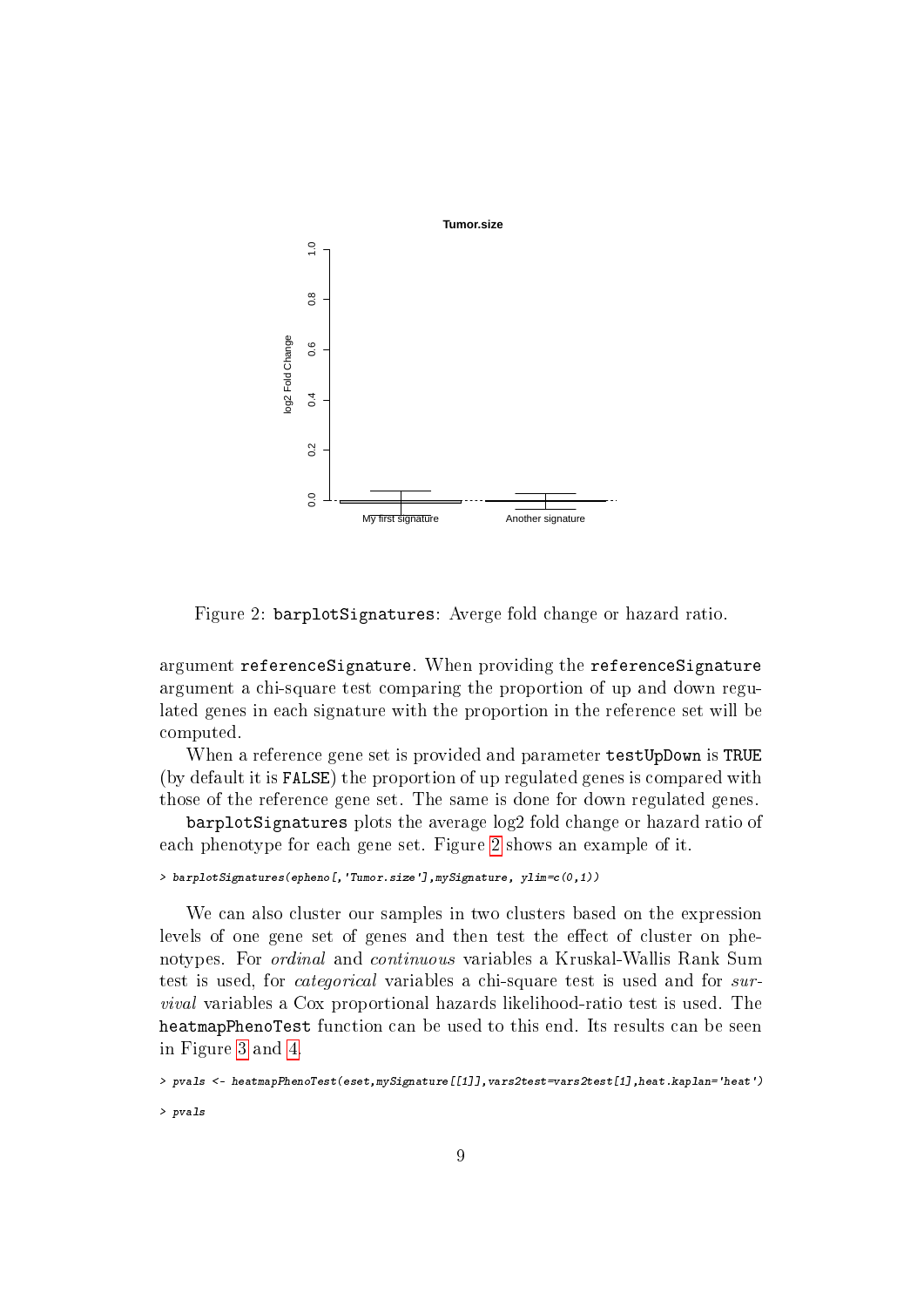

<span id="page-9-1"></span>Figure 3: Heatmap produced with heatmapPhenoTest function. All variables in vars2test that are of class logical will be plotted under the heatmap.

```
Months2Relapse
  "(P=0.1247)"
> pvals <- heatmapPhenoTest(eset,mySignature[[1]],vars2test=vars2test[1],heat.kaplan='kaplan')
> pvals
Months2Relapse
  "(P=0.1247)"
```
## <span id="page-9-0"></span>3.2 GSEA (Gene Set Enrichment Analysis)

A popular way to test association between gene sets' gene expression and phenotype is GSEA [\(Subramanian](#page-15-0) [\[2005\]](#page-15-0)). The main idea is to test the association between the gene set as a whole and a phenotype.

Although GSEA and several extensions are already available in other Biconductor packages, here we implement a slightly different extension. Most GSEA-like approaches assess statistical significance by permuting the values of the phenotype of interest. From a statisticall point of view this tests the null hypothesis that no genes are associated with phenotype. However in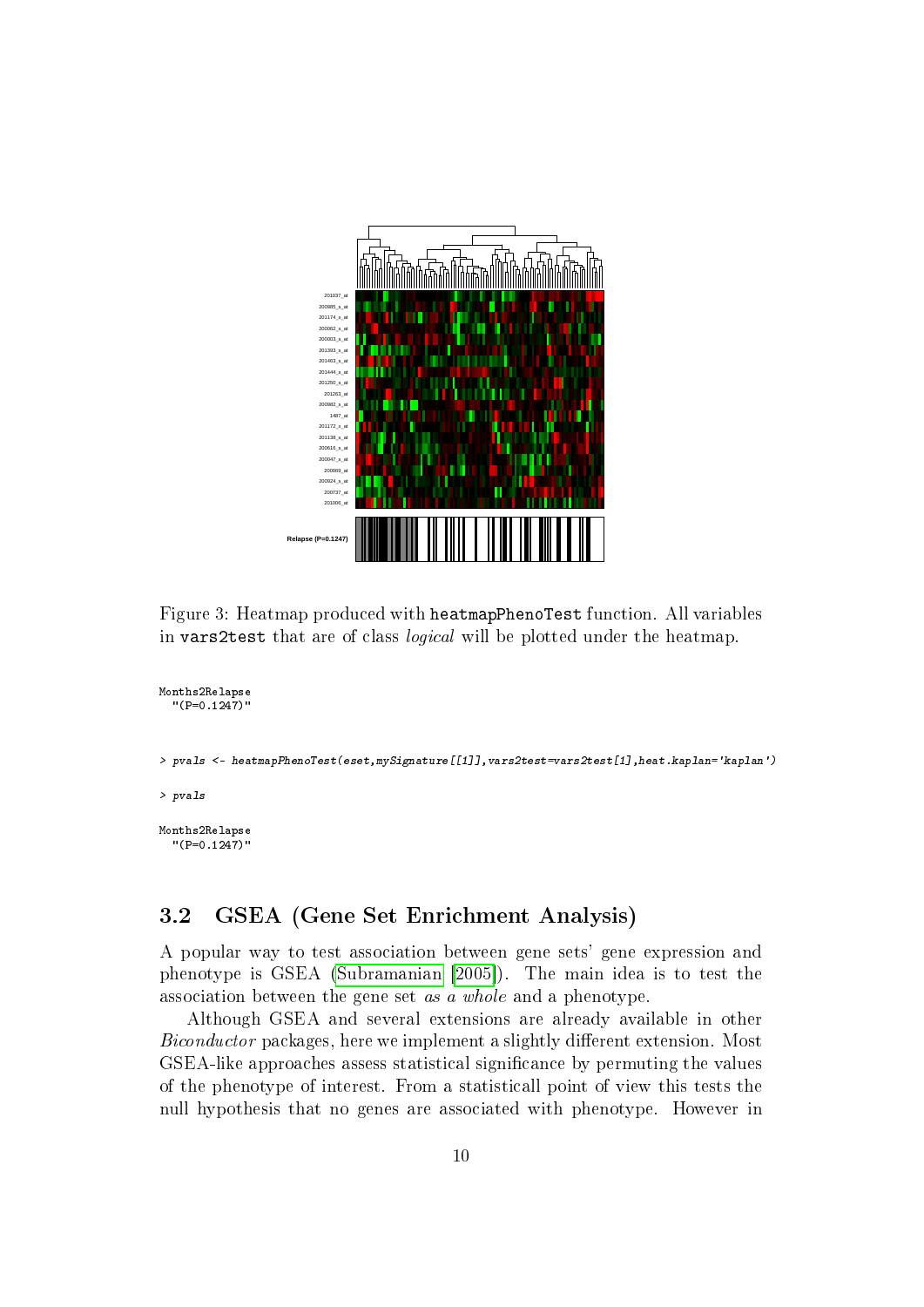

<span id="page-10-0"></span>Figure 4: Kaplan-Meier produced with heatmapPhenoTest function.

many applications one is actually interested in testing if the proportion of genes associated with phenotype in the gene set is greater than that outside of the gene set. As a simple example, imagine a cancer study where 25% of the genes are differentially expressed. In this setup a randomly chosen gene set will have around 25% of differentially expressed genes, and classical GSEA-like approaches will tend to flag the gene set as statistically significant. In contrast, our implementation will tend to select only gene sets with more than  $25\%$  of differentially expressed genes.

We will use the gsea method to compute *enrichment scores* (see [Subra](#page-15-0)[manian](#page-15-0) [\[2005\]](#page-15-0) for details about the enrichment scores) and simulated enrichment scores (by permuting the selection of genes). The *simulated enrichment* scores are used to compute P-values and FDR. We can summarize the results obtained using the summary method. The following chunk of code is an illustrative example of it:

```
> my.gsea <- gsea(x=epheno,gsets=mySignature,B=1000,p.adjust='BH')
```
2 gene set(s) were provided and 1000 permutations were assigned, therefore 500 permutations will be computed on each gene set. 2 gene set(s) were provided and 1000 permutations were assigned, therefore 500 permutations will be computed on each gene set. 2 gene set(s) were provided and 1000 permutations were assigned, therefore 500 permutations will be computed on each gene set.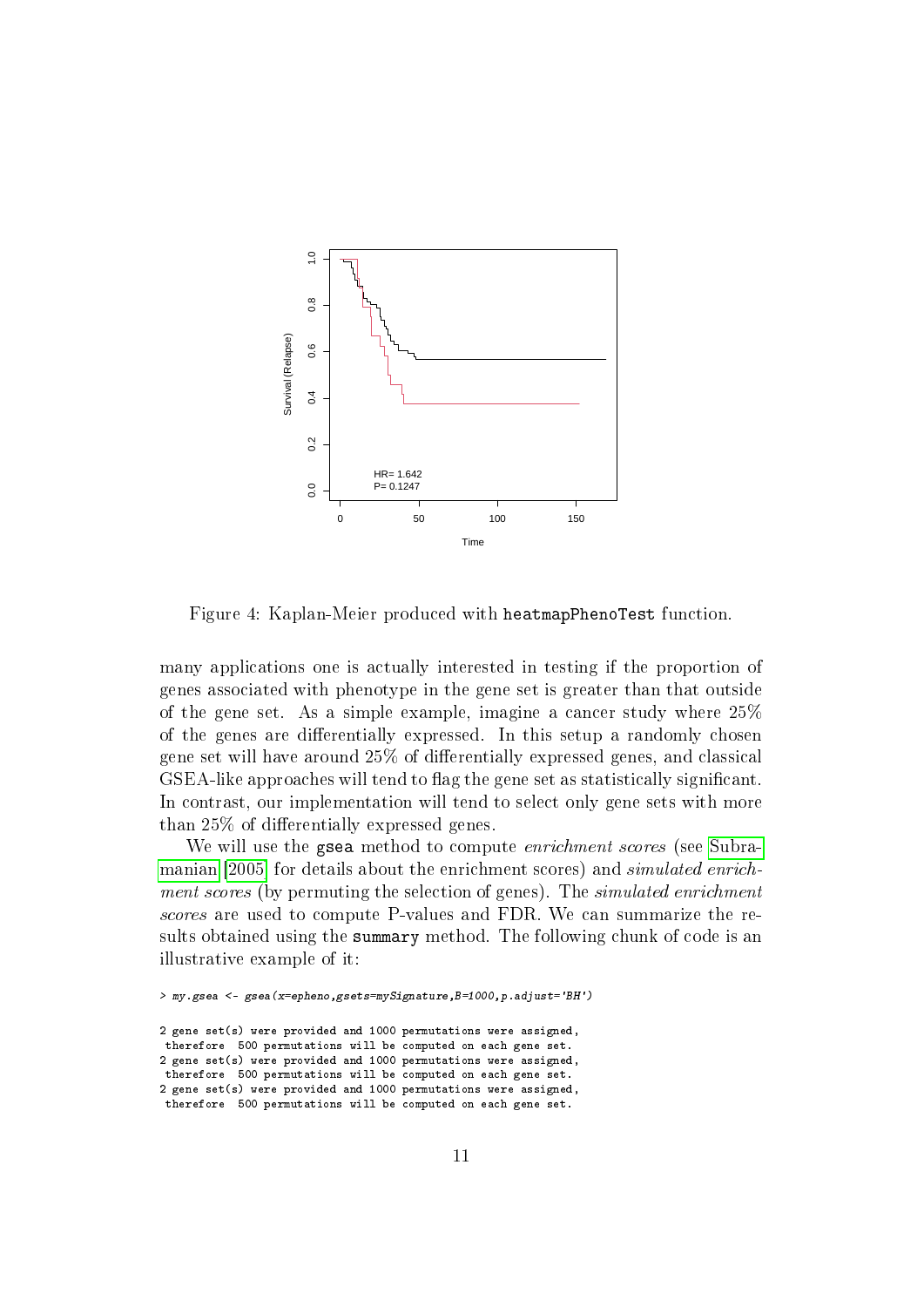```
2 gene set(s) were provided and 1000 permutations were assigned,
 therefore 500 permutations will be computed on each gene set.
> my.gsea
Object of class 'gseaData'
You can use the summary method to produce result summaries.
You can use the getEs, getNes, getEsSim and getFcHr methods to easily acces its data.
Gam approximation was not used.
The tested variables are:
 Tumor.size.fc.[48.8,51.1), Tumor.size.fc.[51.1,56.2], lymph.node.status.positive.fc, Relapse.HR
The tested gene sets (for each variable) are:
 My first signature, Another signature
> summary.gseaData(my.gsea)
                      variable geneSet n es nes pval.es pval.nes
1 Tumor.size.fc.[48.8,51.1) My first signature 20 -0.3716914 -1.0510709 0.4118463 0.4010047
2 Tumor.size.fc.[48.8,51.1) Another signature 50 -0.4050944 -1.3888354 0.1274780 0.1424885
3 Tumor.size.fc.[51.1,56.2] My first signature 20 -0.2043514 -0.6434472 0.9120571 0.9418595
     4 Tumor.size.fc.[51.1,56.2] Another signature 50 0.2303281 0.8058785 0.9120571 0.9418595
5 lymph.node.status.positive.fc My first signature 20 -0.4138455 -1.1779948 0.2725070 0.2701077
6 lymph.node.status.positive.fc Another signature 50 0.3190696 1.1344498 0.2725070 0.2701077
                    7 Relapse.HR My first signature 20 -0.3636399 -1.1201729 0.4508479 0.4530801
8 Relapse.HR Another signature 50 -0.2645231 -1.0121094 0.4508479 0.4530801
       fdr
1 0.4010047
2 0.1424885
3 0.9418595
4 0.7651054
5 0.2390689
6 0.2701077
7 0.6147916
8 0.4530801
```
We receive one message for each phenotype we are testing. We can produce plots as follows:

```
> plot.gseaData(my.gsea)
```
This will produce two plots (one for enrichment score and another for normalised enrichment score) for every phenotype and gene set (in our case 12 plots). Following code shows an example on plotting only enrichment score for variable Relapse on the first gene set of genes. Plot can be seen in Figure [5.](#page-12-0)

```
> my.gsea <- gsea(x=epheno[,'Relapse'],gsets=mySignature[1],B=100,p.adjust='BH')
1 gene set(s) were provided and 100 permutations were assigned,
therefore 100 permutations will be computed on each gene set.
> summary.gseaData(my.gsea)
   variable geneSet n es nes pval.es pval.nes fdr
1 Relapse.HR My first signature 20 -0.3636399 -1.155416 0.2977998 0.297801 0.297801
```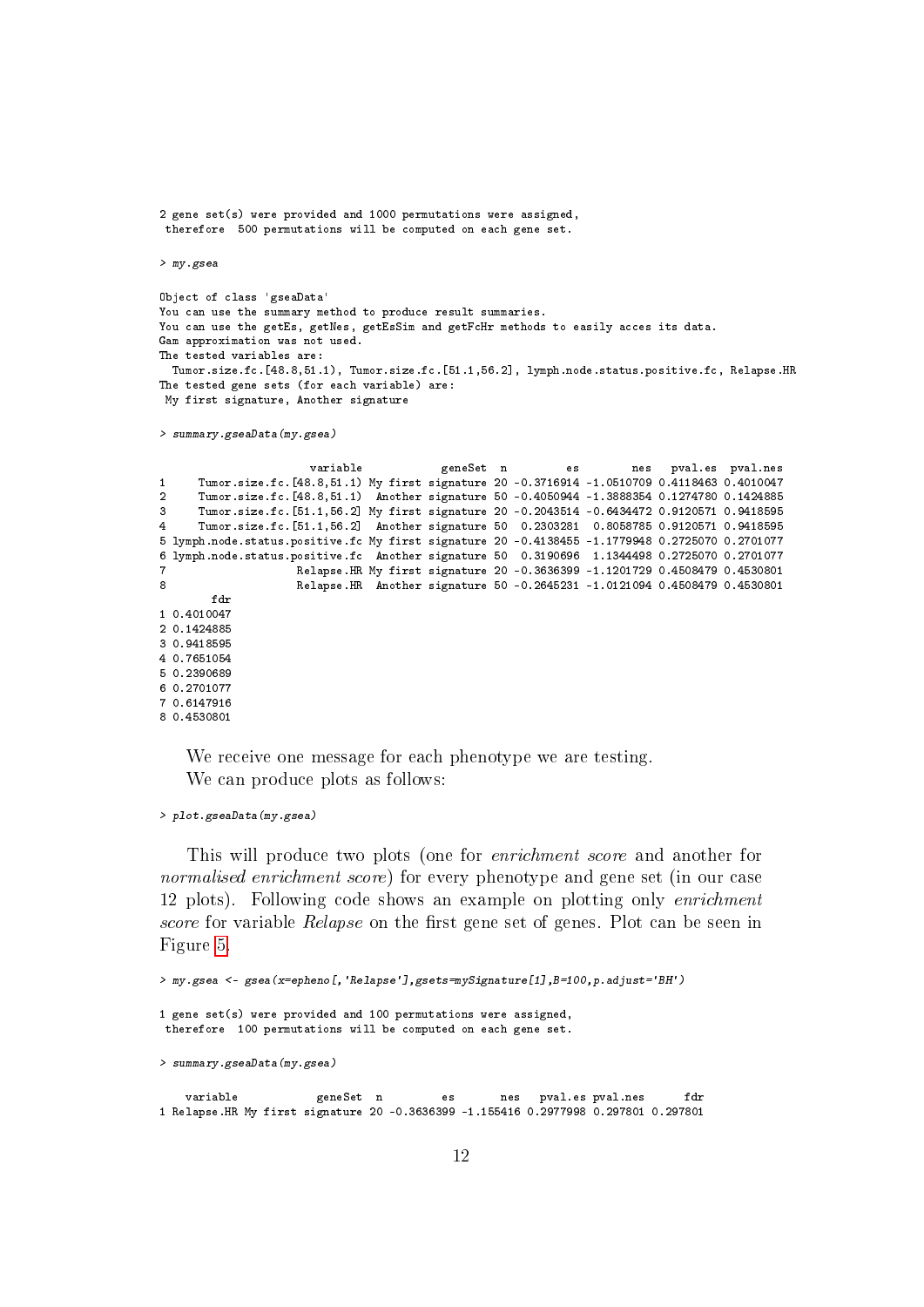

**ES plot / variable:Relapse.HR / signature:My first signature (pval=0.298) \***

<span id="page-12-0"></span>Figure 5: GSEA plot.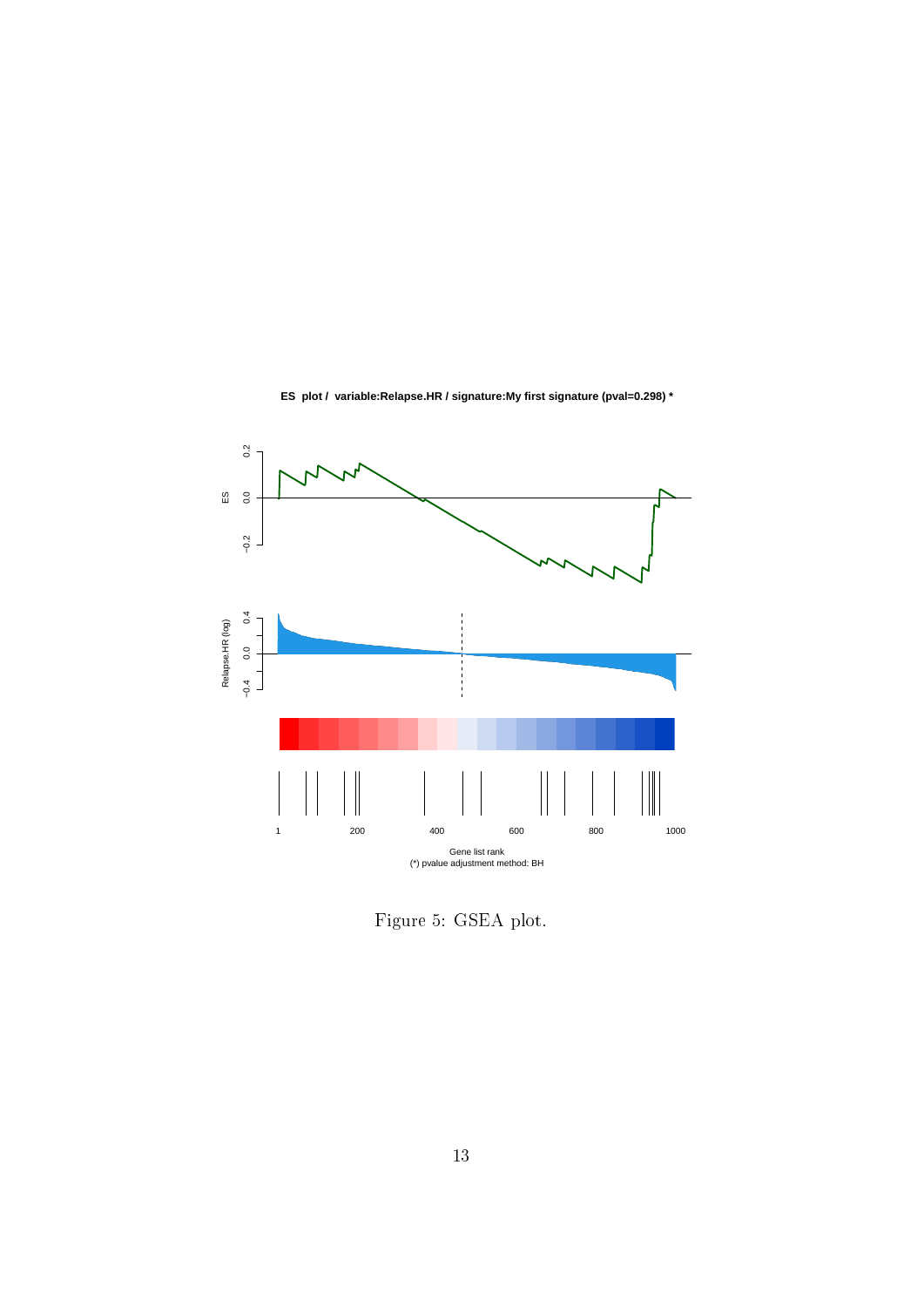#### > plot.gseaData(my.gsea,es.nes='es',selGsets='My first signature')

gsea can be used not only with epheno objects but also with objects of class numeric or matrix. For more information read the gsea function help.

Following similar ideas to [Virtaneva](#page-15-1) [\[2001\]](#page-15-1) we also implemented a Wilcoxon test. This can be used instead of the permutation test which can be slow if we use a lot of permutations and we can not use the multicore package. The plot we will obtain will also be different. Instead of plotting the *enrichment* scores we will plot the density function and the mean log2 fold change or hazard ratio of the genes that belong to our gene set. This will allow us to compare how similar/different from 0 the mean of our gene set is. The plot using Wilcoxon test can be seen in Figure [6.](#page-14-0)

> my.gsea <- gsea(x=epheno[,'Relapse'],gsets=mySignature,B=100,test='wilcox',p.adjust='BH') 2 gene set(s) were provided and 100 permutations were assigned, therefore 50 permutations will be computed on each gene set. > summary.gseaData(my.gsea) variable **geneSet** n es pval 1 Relapse.HR My first signature 20 -0.03030989 0.6235886 2 Relapse.HR Another signature 50 -0.01083301 0.9691988 > plot.gseaData(my.gsea,selGsets='My first signature')

Notice that using a Wilcoxon test is conceptually very similar to the average gene set fold change presented in figure [2.](#page-8-0)

A current limitation of gseaSignatures is that it does not consider the existance of dependence between genes in the gene set. This will be addressed in future versions. Nevertheless we believe gseaSignatures is usefull in that it targets the correct null hypothesis that gene set is as enriched as a randomly selected gene set, opposed to testing that there are no enriched genes in the set as is done in GSEA.

# References

- <span id="page-13-1"></span>D.R. Cox. Regression models and life tables. Journal of the Royal Statistical  $Society Series B, 34:187-220, 1972.$
- <span id="page-13-0"></span>G.K. Smyth. Limma: linear models for microarray data. In R. Gentleman, V. Carey, S. Dudoit, R. Irizarry, and W. Huber, editors, Bioinformatics and Computational Biology Solutions using R and Bioconductor, pages 397420. Springer, New York, 2005.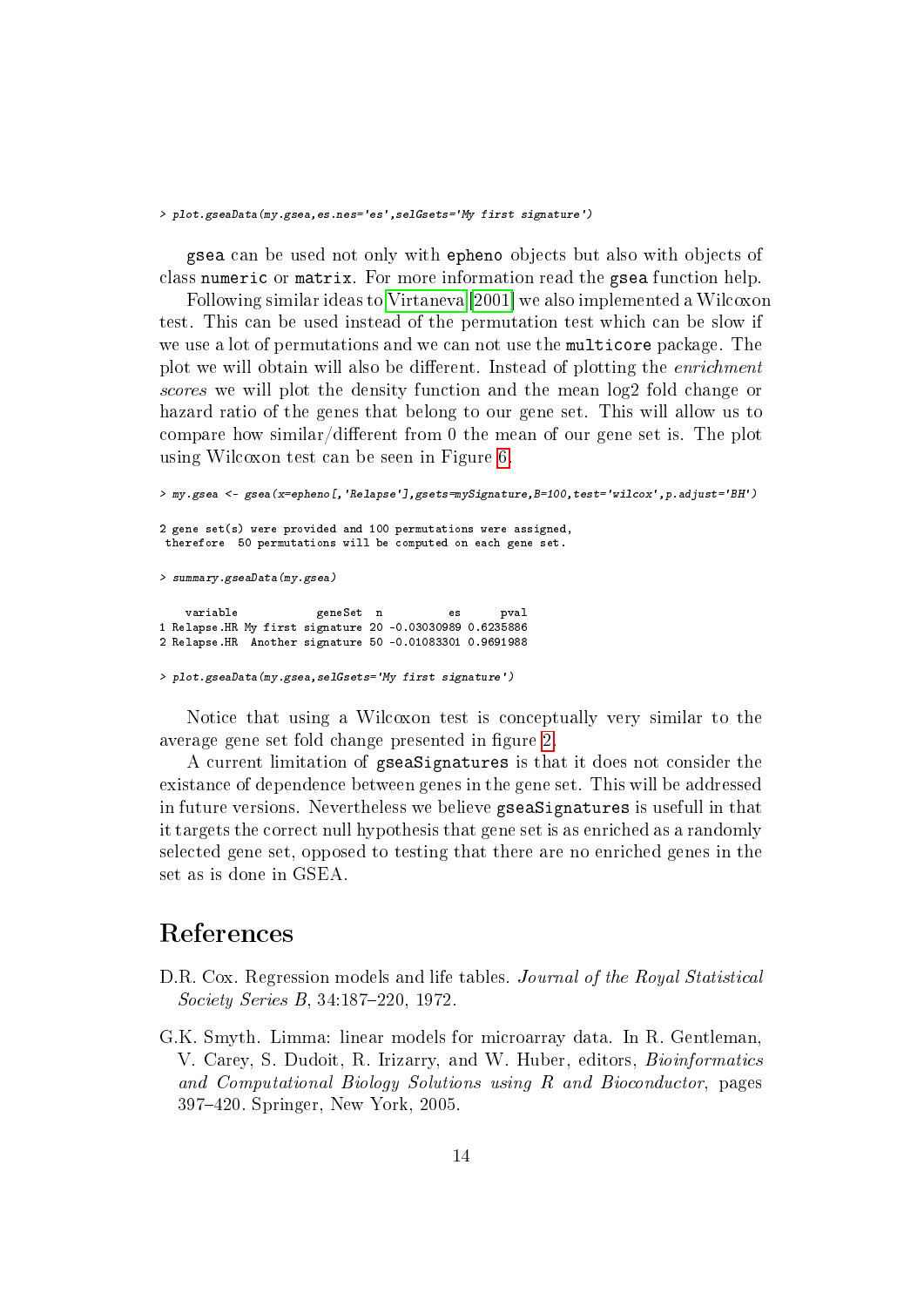

<span id="page-14-0"></span>Figure 6: GSEA plot using Wilcoxon test.